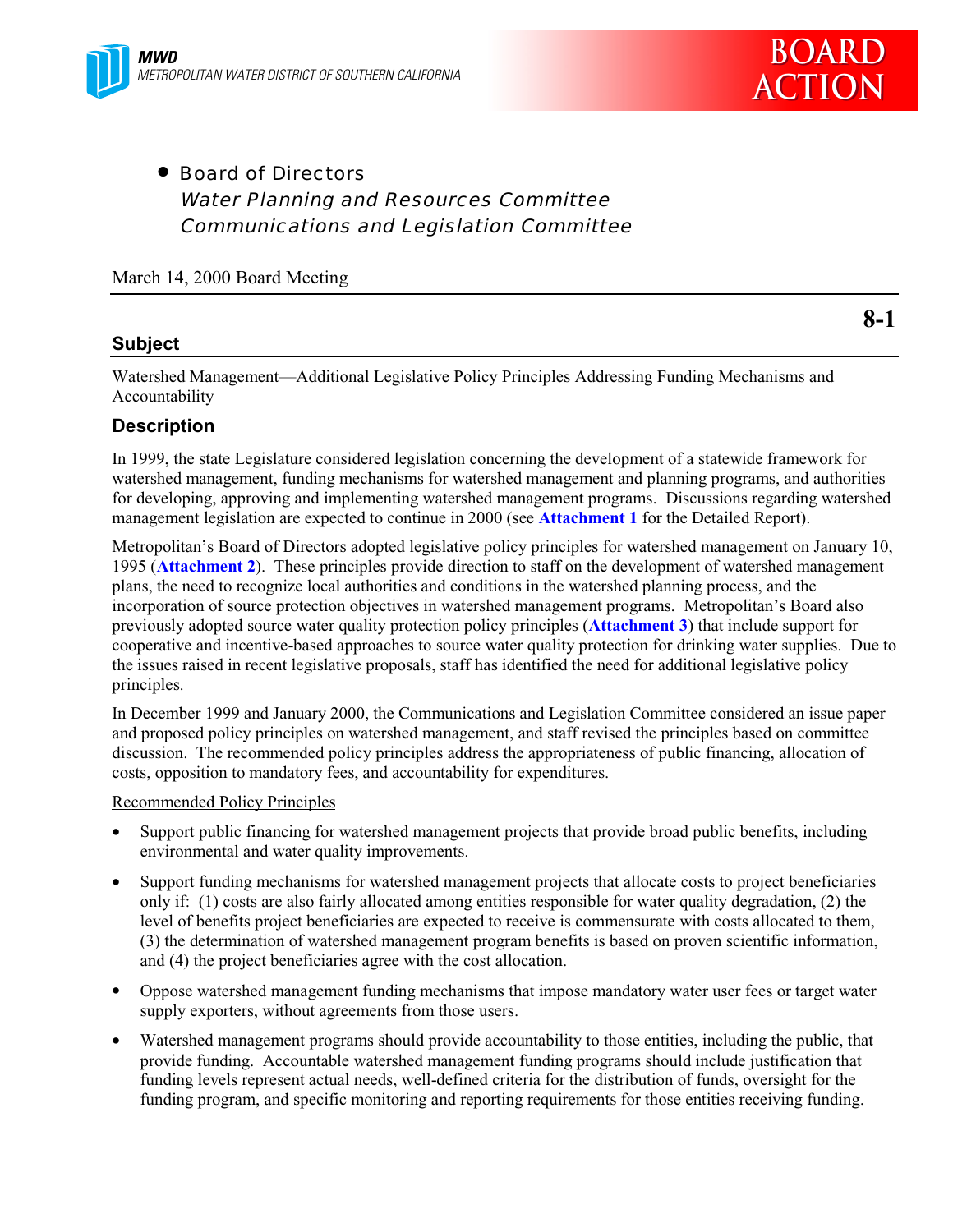## **Policy**

Consistent with "Action Principles for the CALFED Bay-Delta Program" developed jointly with the Regional Council of Rural Counties, Santa Clara Water District, Southern California Water Committee and Urban Water Institute, and adopted by Metropolitan (Board Letter 9-10 dated January 11, 2000).

Consistent with legislative policy principles for watershed management (M.I. 41221 – January 10, 1995) and for source water quality protection (M.I. 39929 – November 10, 1992; M.I. 40878 – June 14, 1994; M.I. 41222 – January 10, 1995; and M.I. 42820 – February, 1998).

## **Board Options/Fiscal Impacts**

#### **Option #1**

Adopt the additional policy principles for watershed management as proposed.

**Fiscal Impact:** For watershed management funding mechanisms that are based on user fees, reduces potential for arbitrarily high or inequitable fees.

#### **Option #2**

Adopt the proposed watershed management policy principles with specific revisions. **Fiscal Impact:** Unknown at this time.

#### **Option #3**

No action.

**Fiscal Impact:** Unknown, potentially significant increased costs associated with funding watershed management.

#### **Staff Recommendation**

Option #1

2/14/2000 *Date*

*Stephen N. Arakawa Acting Manager Water Resource Management*

*General Manager Date* 2/18/2000

**Attachment 1 – Detailed Report Attachment 2 – Existing Watershed Management Policy Principles Attachment 3 – Existing Source Water Quality Protection Policy Principles**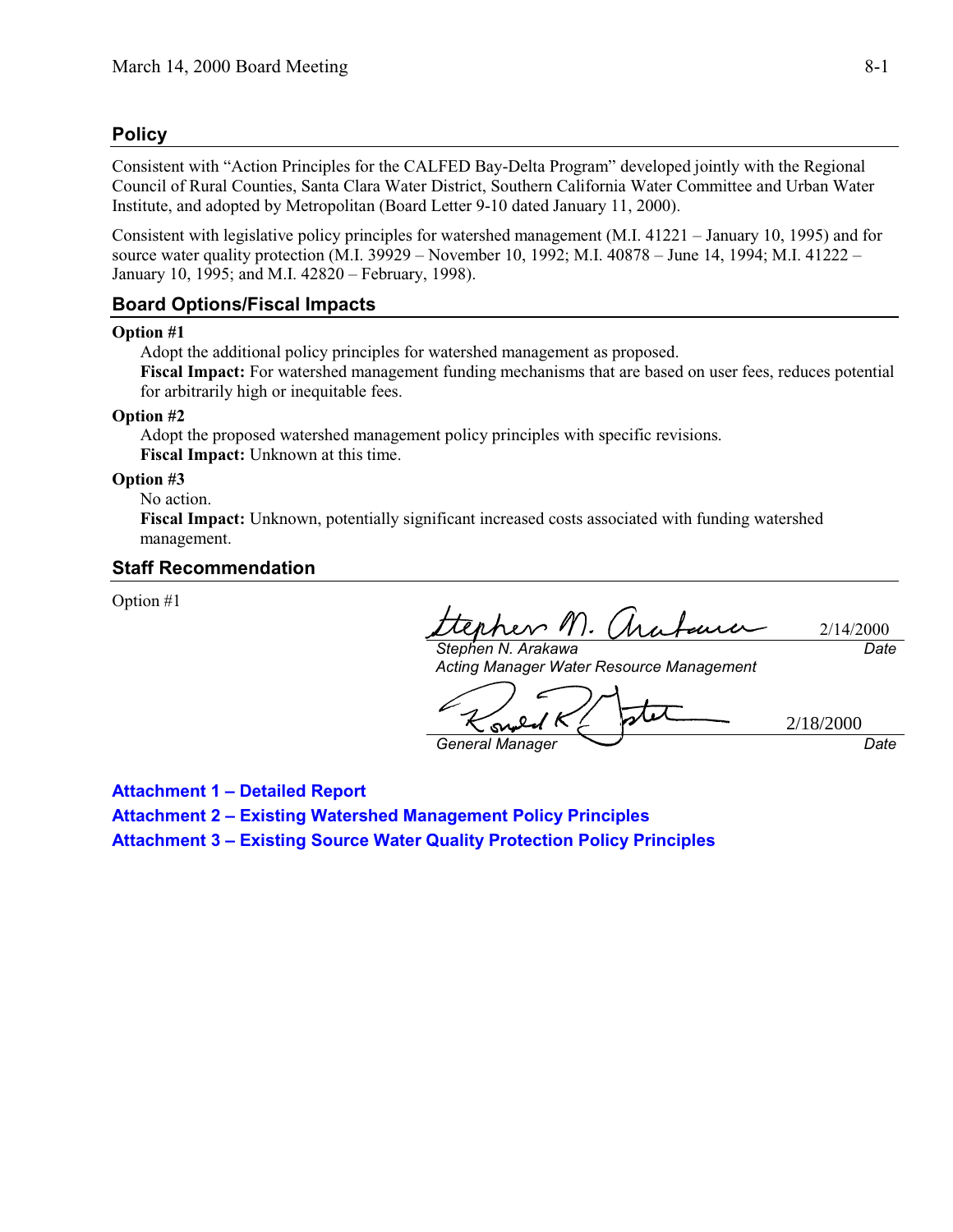## Detailed Report

#### *Background*

In recent years, the watershed management approach has been incorporated into programs at the federal, state and local level for the purposes of achieving water quality improvement, ecosystem restoration, water management, flood management and other objectives. Examples of such programs include the federal Clean Water Action Plan, initiated in 1998, and the State Water Resources Control Board's Watershed Management Initiative, initiated in 1996, for the purpose of integrating water quality programs on a watershed basis. The CALFED Bay-Delta Program also includes a Watershed Management Program to provide technical and financial support for the implementation of watershed projects that are consistent with CALFED's goals and objectives. In addition, many local watershed groups have formed throughout the state in an attempt to address watershed restoration needs in a comprehensive and collaborative manner.

Currently there is no comprehensive statewide legislative framework specifically authorizing or mandating the development of watershed management programs, although existing laws and regulations do not preclude the implementation of the watershed approach. As many watershed planning and management activities move forward, there is increased interest in establishing a statewide legislative framework for watershed management. Recent legislation considered by the State Legislature has addressed the establishment of a statewide watershed management framework, funding for watershed management and authorities for implementing watershed management plans.

#### *Recent Legislation*

The Water Bond, AB 1584 by Assemblyman Machado (D-Linden) and Senator Costa (D-Fresno), if approved by the voters in March 2000, will provide substantial funding for watershed management projects. Specifically, the water bond will provide \$468 million for watershed protection activities, including statewide funding for the development and implementation of watershed management plans, watershed education, river protection and habitat restoration, and funding for specific watershed projects throughout the state, such as the Southern California Integrated Watershed Program for the Santa Ana Watershed. In addition, the Non-point Source Pollution Control Program will provide \$100 million for non-point source control projects, including projects that are consistent with local watershed management plans.

Two bills were introduced last year in the State Legislature that address statewide watershed management issues. AB 730 (Dickerson, R-Redding), sponsored by the Regional Council of Rural Counties (RCRC), would require the Secretary of the Resources Agency to carry out a watershed management and rehabilitation program. In discussions of potential amendments to AB 730, RCRC and the Sierra Nevada Alliance developed draft language proposing water user fees and hydroelectric surcharges to provide funds for watershed management. SB 1088 (Poochigian, R-Fresno), sponsored by the California Farm Bureau Federation, would enact the California Watershed Planning Act and establish a process for the development and adoption of watershed management plans by local and/or state agencies. These two bills are no longer viable, however, discussions regarding the development of a statewide legislative framework for watershed management are expected to continue in 2000.

### *Existing Policy Principles*

Metropolitan's Board of Directors adopted legislative policy principles for watershed management on January 10, 1995 (Attachment 2). The existing principles address the development of watershed management plans, the need to recognize local authorities and conditions in the watershed planning process, and the incorporation of source protection objectives in watershed management programs. Metropolitan also has Board-adopted policy principles for source water quality protection (Attachment 3) that address cooperative and incentive-based approaches to source protection for drinking water supplies, MTBE impacts on surface water, and clean-up of contaminated drinking water supplies. Due to the issues raised in recent legislative proposals for watershed management, staff has identified the need for additional policy principles.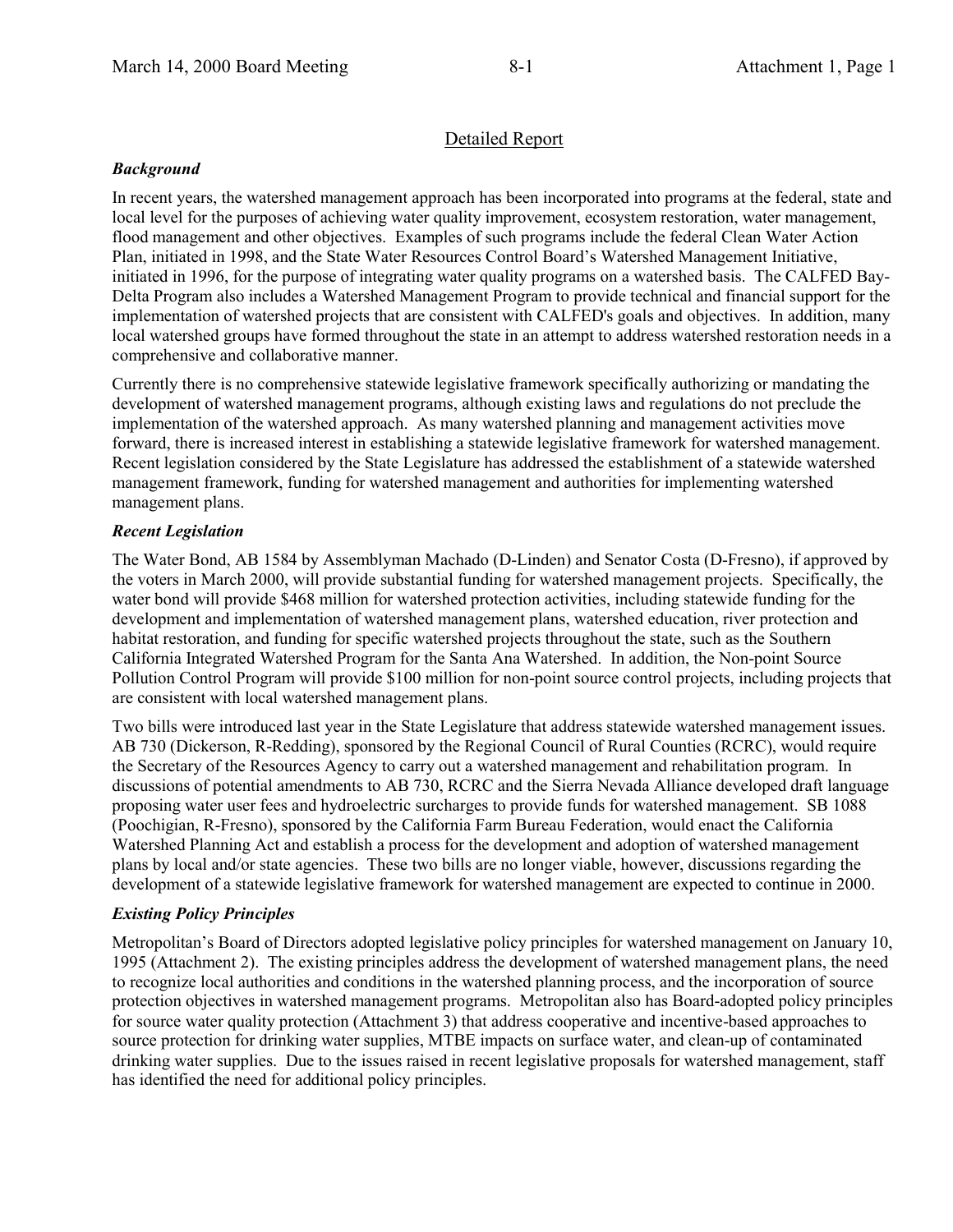## **Existing Watershed Management Policy Principles**

Metropolitan's Board of Directors adopted the following legislative policy principles addressing watershed management issues on January 10, 1995:

- 1. Support federal and state legislative and regulatory proposals to establish watershed management programs that are consistent with the following principles:
	- State-level implementation of watershed management laws and regulations;
	- Development of watershed management programs which recognize local primacy in basin management and land-use controls, and which facilitate cooperative working relationships among all watershed stakeholders;
	- Development of watershed management plans based on site-specific conditions, needs and objectives;
	- Development of watershed management plans which consider all water resources management objectives for the watershed, including source water quality protection and/or improvement, water supply availability, water supply storage, flood and erosion control, and aquatic ecosystem protection objectives;
	- Inclusion of public drinking water suppliers in the group of stakeholders involved in the development of watershed management plans;
	- Development of watershed management plans which address all discharges within a particular watershed, and consider their relative impacts on the watershed in the implementation of control measures; and
	- Development of watershed management plans which ensure no interference with the authority of the state to manage allocation of water supplies within their jurisdiction.
- 2. Support Metropolitan's involvement as a stakeholder in watershed management planning efforts for imported sources of supply (i.e., the Bay-Delta watershed and the multi-state Colorado River watershed), in order to work in cooperation with other interests throughout the watersheds, and ensure consideration of drinking water quality and water supply availability objectives.
- 3. Support Metropolitan's involvement as a stakeholder working cooperatively with others on watershed management planning efforts impacting the District's locally stored water supplies.
- 4. Support Metropolitan's coordination with Member Agencies to cooperatively participate in watershed management planning efforts impacting local sources of water supply, and to provide assistance to local primacy agencies.